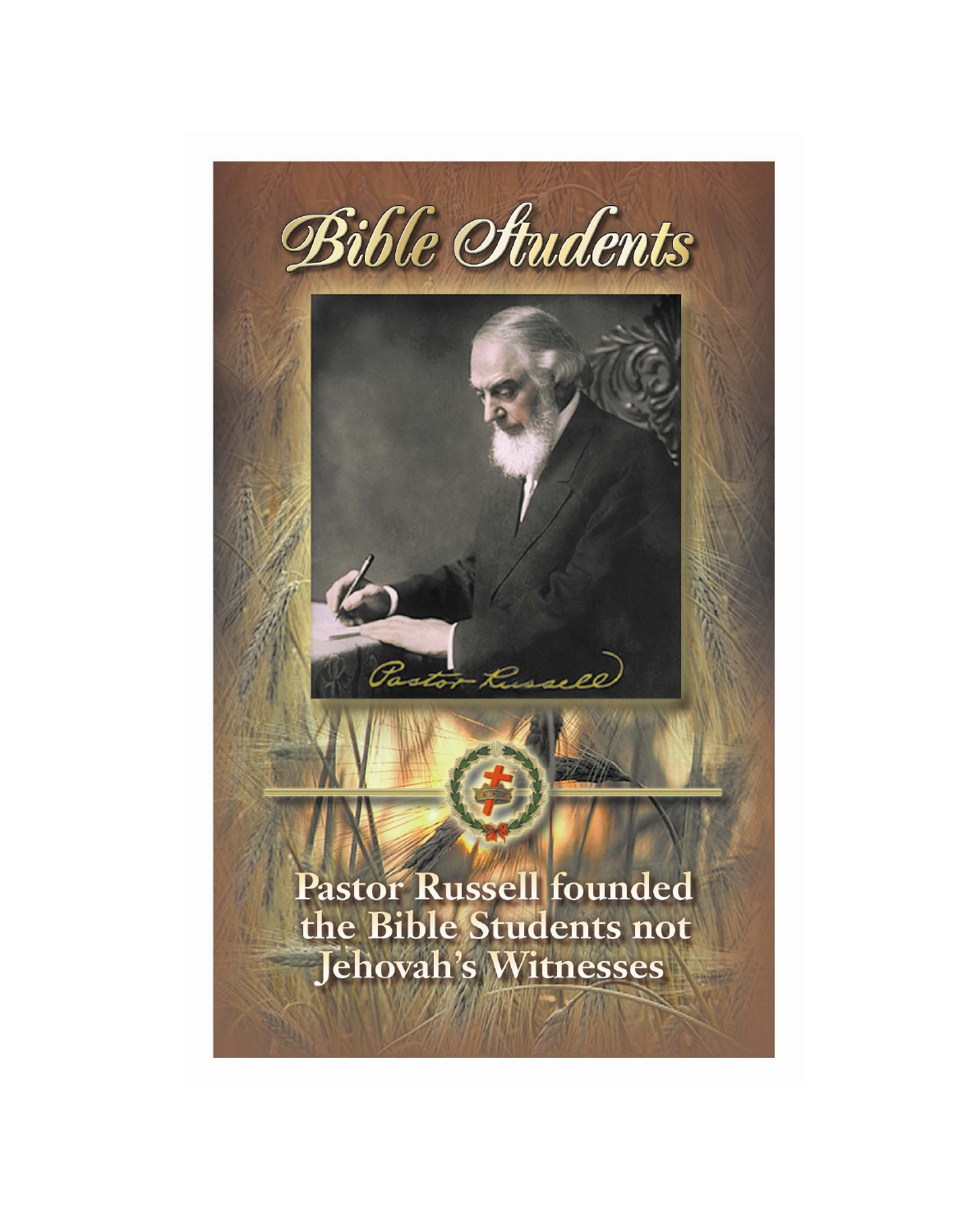The cover contains two symbols that characterize Pastor Russell's Bible Students.

1. Early in his movement that began in 1872 Pastor Russell promoted a lapel pin that his Bible Students wear to this day. The cross and crown surrounded by a wreath symbolized that Christians by daily cross bearing (suffering with Jesus) will gain the crown of life. Then they will share with Jesus in his Kingdom offering eternal life (symbolized by the evergreen wreath) to mankind.

Of course, Jehovah's Witnesses don't believe Jesus died on a cross but rather on an upright stake. Many Jehovah's Witnesses consider wearing this cross and crown emblem as idol worship, which certainly disqualifies them as Pastor Russell's Bible Students.

2. Wheat became the hallmark of Bible Students' activity. Wheat symbolizes (Matthew 13) gathering the Lord's people (wheat) through a worldwide proclamation of biblical truth.

Inside cover

Copyright July 10, 2010 Kenneth Rawson kwrpeace@optonline.net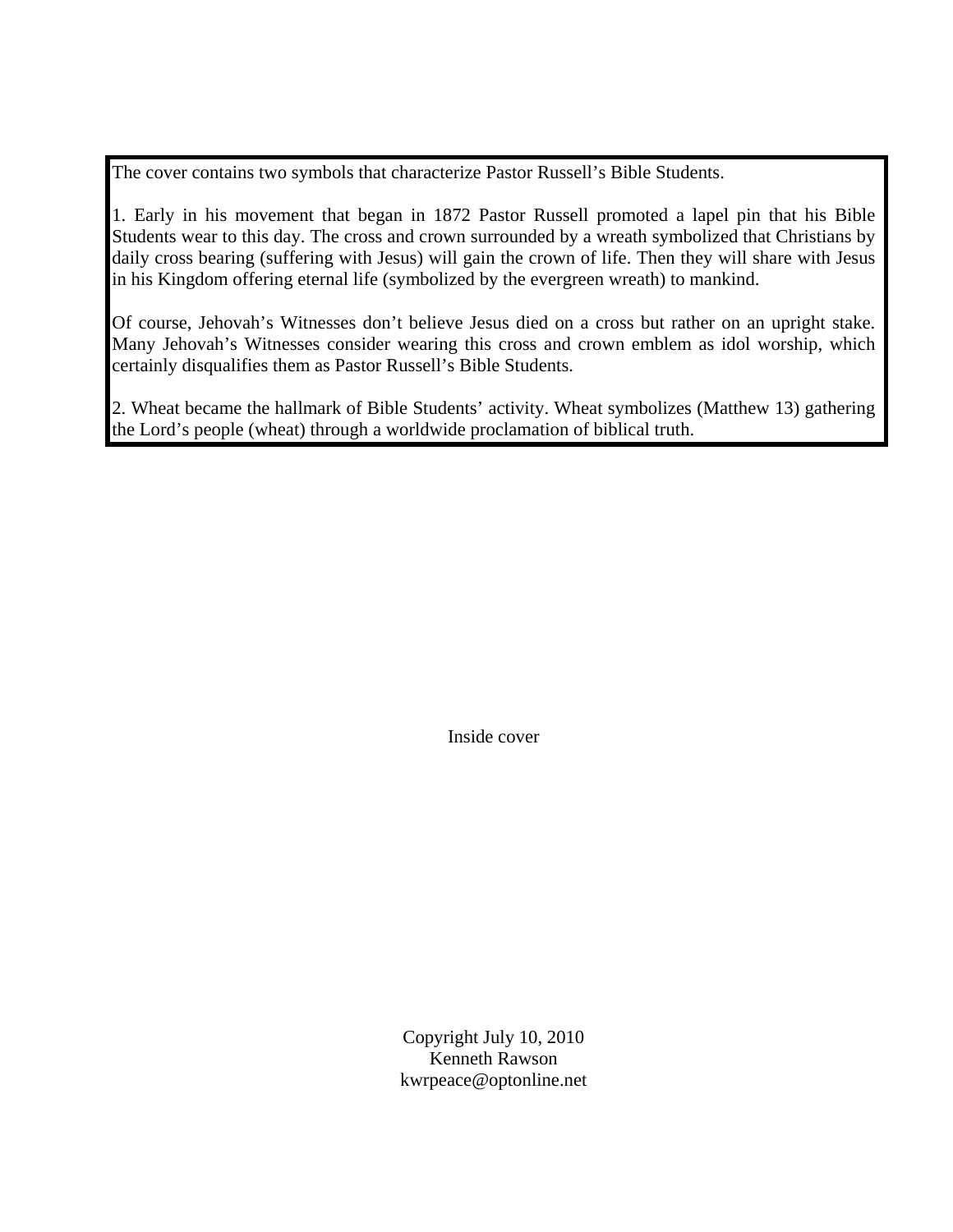

# **Pastor Russell founded The Bible Students not Jehovah's Witnesses**

## **Judge Rutherford founded "Jehovah's Witnesses" in 1931.**

In 1931, over 75 percent of the Bible Students from Pastor Russell's era had already separated from Judge Rutherford. Therefore, Judge Rutherford observed that neither "Russellites" nor **"Bible Students"** were any longer appropriate names for his followers. They passed a resolution that henceforth they would call themselves "Jehovah's Witnesses." (Page 7)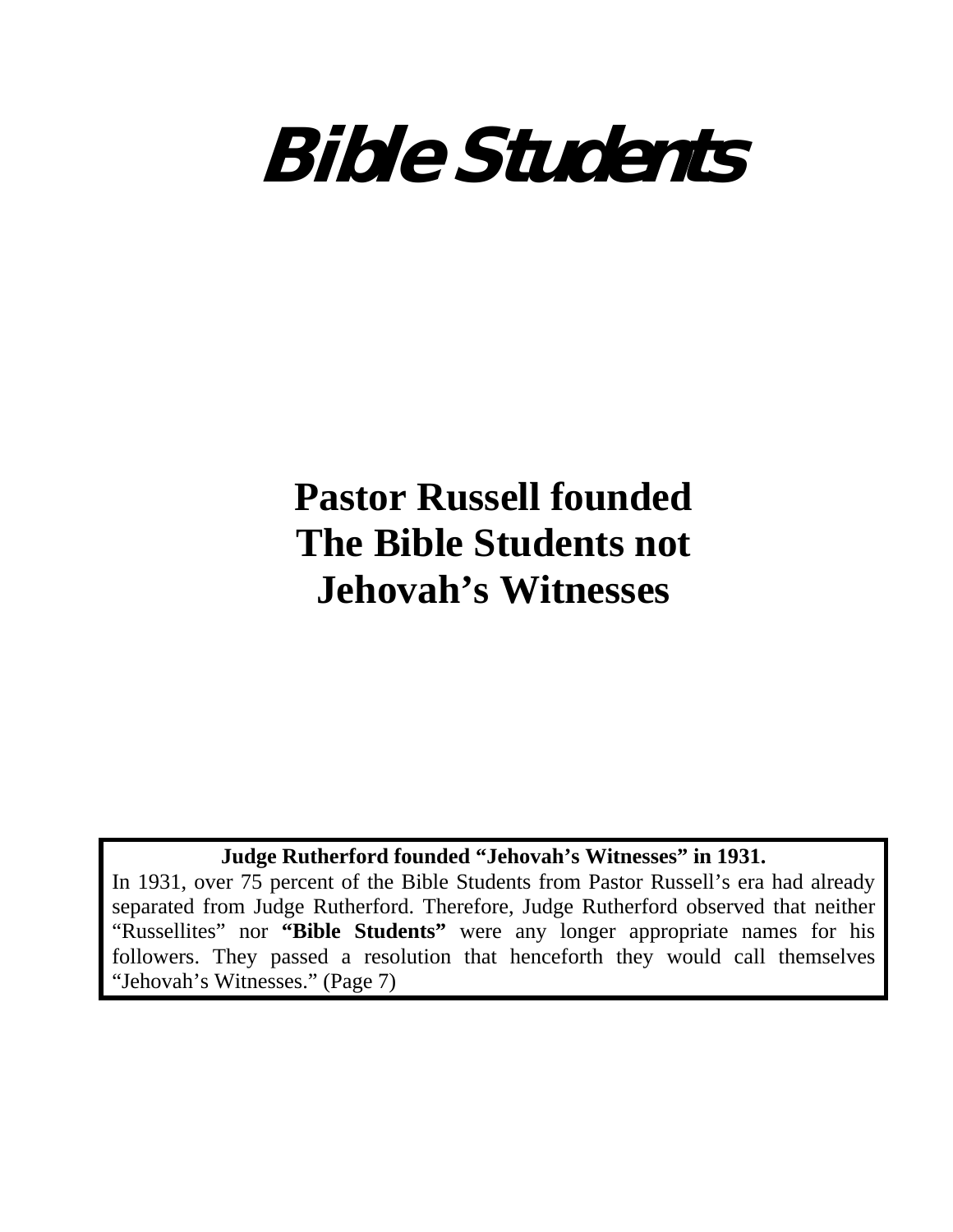## **Introduction**

The phrase "Pastor Russell's Bible Students" is frequently used in this booklet to distinguish them from Watch Tower followers. These Bible Students highly esteem Pastor Russell as the one used at the end of the age to dispense the truth during the end times. However, they do not blindly accept whatever he taught like the Watch Tower followers have to accept everything they are taught. Pastor Russell's Bible Students prove all things by the Scriptures and individually hold fast that which they think is scripturally correct.

With all the Internet exchange of information, Jehovah's Witnesses are beginning to realize that the image of Judge Rutherford is a liability and are out to minimize his stature and fictionalize a relationship between Pastor Russell and Jehovah's Witnesses that never existed.

Additionally, there are hundreds of Jehovah's Witnesses and ex-Jehovah's Witnesses who are dissatisfied with the current operation of the Watch Tower and the history of Jehovah's Witnesses.

Both my parents were Bible Students before Judge Rutherford controlled the Watch Tower. From a young age I have vivid memories of discussions my parents had with other Bible Students from Pastor Russell's day concerning the takeover of the Watch Tower by Judge Rutherford and the direction he pursued.

Also, my situation in the Bible Student movement during the 1940s through the 1960s enabled me to have discussions with more close associates of Pastor Russell than most brethren. This history has been invaluable to me.

For example, way back then I learned that in 1926 Judge Rutherford discarded the basic Scriptural teaching of character development. (Galatians 5:18-25 and 2 Peter 1:4-11) He said we are characters and can't change. No doubt there were personal reasons for his change.

But Pastor Russell's Bible Students cherished this teaching of character development. Why? They believed that the 144,000 were to share with Jesus in the Kingdom, as sympathetic priests who would nurture, develop in love and judge the world of mankind. To qualify for this work they must now develop the character likeness of the Heavenly Father. 2 Corinthians 3:18.

The writer published some of this material in the 1950s, 1970s and most of it in the 1990s, but the need is now greater than ever. The information goes forth with the prayer that by our Heavenly Father's grace it will give Scriptural direction to those who love Jehovah.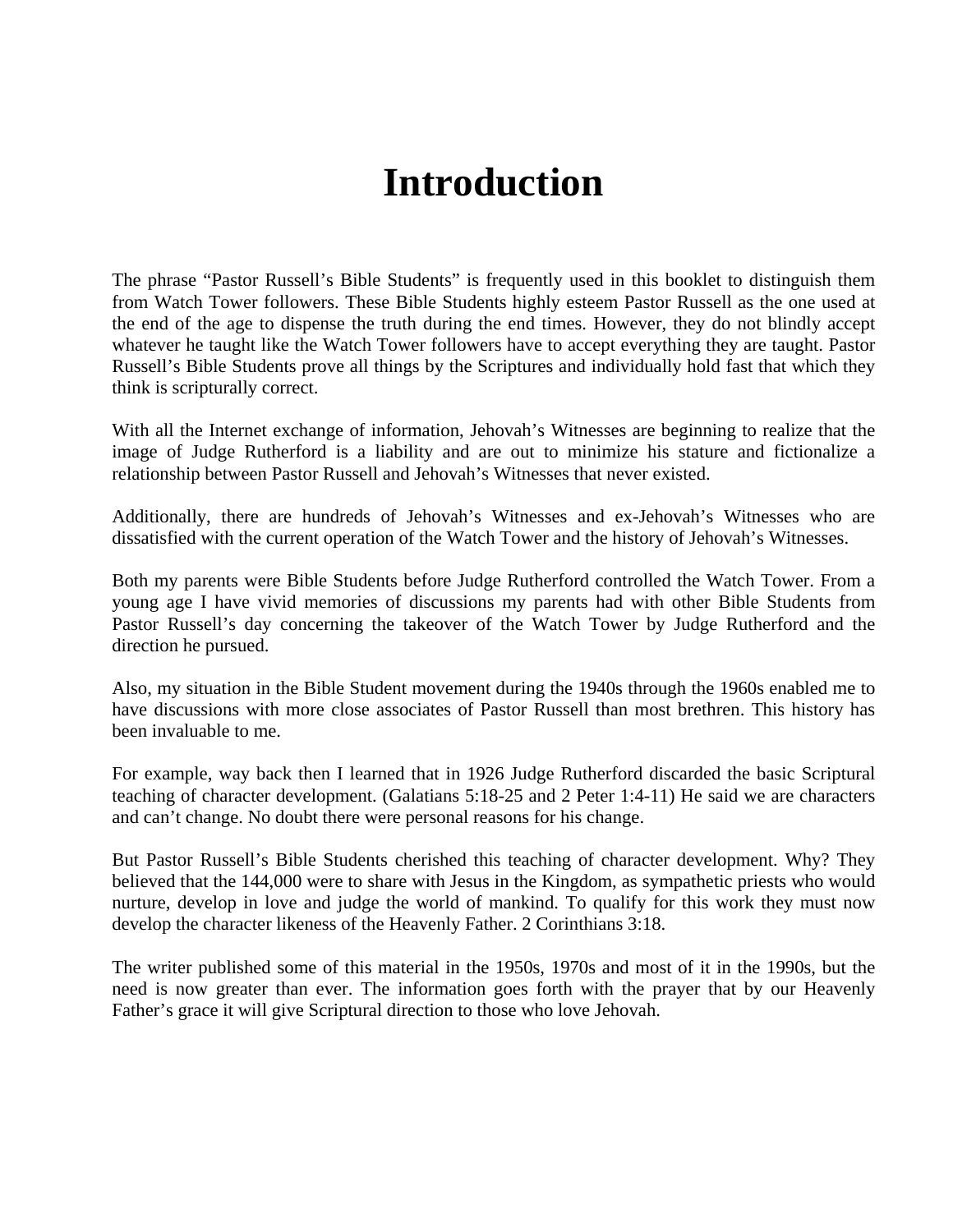## *Jehovah's Witnesses Are Not Pastor Russell's Bible Students*

The picture is clear. The historical data reveals beyond a doubt that the Bible Students founded by Pastor Russell and Jehovah's Witnesses founded by Judge Rutherford are two separate movements.

Pastor Russell founded the Bible Students. The movement had its beginning in 1872 at Allegheny, Pennsylvania, where a newly formed Bible Class selected Charles Taze Russell as its Pastor. At that time other earnest Christians were forming independent Bible classes for in-depth Bible study to meet the then rising wave of infidelity. While many clung blindly to the creeds that originated in the "Dark Ages," the Bible Students emerged to challenge intelligent unbelief and unintelligent belief.

Pastor Russell became a leader of thought and activity among these congregations. In 1879 Zion's Watch Tower was formed, later known as the Watch Tower Bible and Tract Society (not to be mistaken with Jehovah's Witnesses). This society did not become the central authority of the Bible Student movement. It could not because all cooperating congregations of Bible Students held strictly to congregational self-government. The Watch Tower Bible and Tract Society was basically a publishing house and lecture bureau that constantly employed Bible lecturers who traveled throughout the Western Hemisphere—some to the far reaches of the world.

#### **How and Why Jehovah's Witnesses Were Founded**

An unfortunate piece of history provides the answer to the origins of "Jehovah's Witnesses." After the death of Pastor Russell in 1916, the purpose of the Watch Tower Bible and Tract Society changed drastically. Joseph Rutherford, whom Pastor Russell had recently dismissed from his staff, seized legal control of the Watch Tower, dismissed the majority of the Board of Directors, and established dictatorial authority. The Watch Tower became the central head and authority over all congregations willing to yield their sovereignty. Basic doctrines of the "new society" seriously digressed from the teachings of Pastor Russell as the writings of Pastor Russell were discarded. The methods of conducting the evangelistic work were altered. The more sensational digressions, such as refusing blood transfusion and saluting the flag, caught the public's eye.

But many individuals and whole congregations refused to surrender their Christian liberty or accept the new teachings. As early as 1917, the exodus from the newly declared sovereign headquarters began. By 1918 one-fourth of the Bible Students left Judge Rutherford and remained true to the teachings of the late Pastor Russell.<sup>(i)</sup> They were the first of the exodus of Pastor Russell's Bible Students who separated from Judge Rutherford's tyranny.

The majority believed the door to the High Calling was open. They formed new congregations and organized a service organization to publish Bible Student study literature.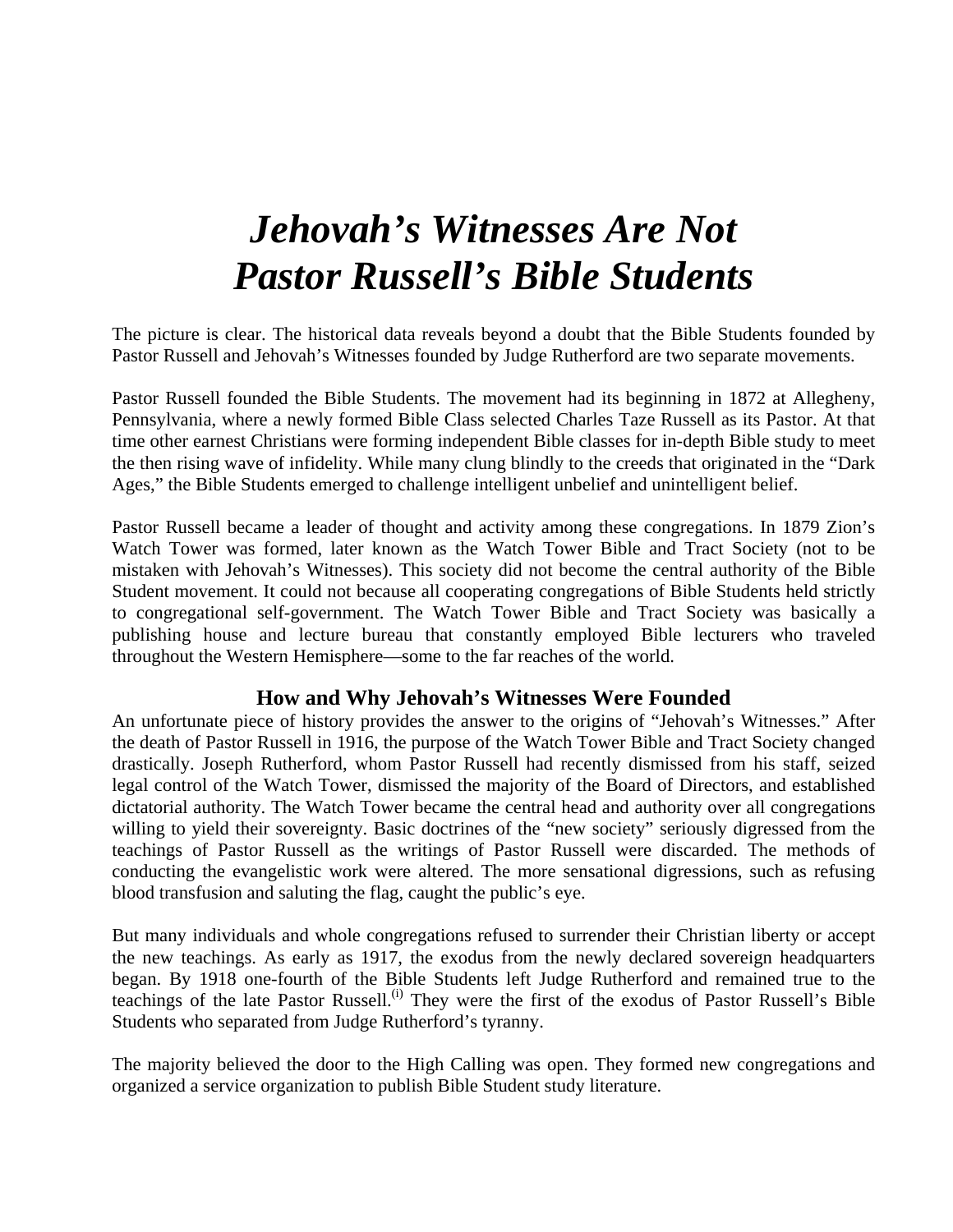There are many books about the Watch Tower organization, even by former Watch Tower members. But none have the insight of William Schnell, a former Rutherford insider during those crucial years of Judge Rutherford's terminating the Bible Student movement and creating the Jehovah's Witnesses.

During the struggle between Judge Rutherford and the Bible Students, Schnell was in the upper echelon of the Watch Tower and made very insightful observations. At the time he finally wrote his book, THIRTY YEARS A WATCHTOWER SLAVE, he was neither a Jehovah's Witness nor a Bible Student. Schnell noted that further doctrinal changes and aggressive promotions by Judge Rutherford resulted in a large increase in new members faithful to Judge Rutherford. But this generated opposition from Pastor Russell's Bible Students who still remained in the Watch Tower endeavoring to reverse Judge Rutherford's revisionism of doctrine and practice. Judge Rutherford's reaction is described by Schnell as follows:  $(i)$ 

Between 1925 and 1931 Rutherford embarked on a campaign to purge Russell's followers. By 1931 over three-fourths of those formerly associated with the Bible Student movement in Pastor Russell's day remained faithful to his teachings by completely separating from Rutherford.

Regarding those who left, Schnell remarked, "That is precisely what the new Watch Tower Society wanted and what they had hoped to accomplish." (iii) Speaking of the new converts Schnell said: (iv)

These, of course, were in the majority after the bloodletting of three-fourths of the Bible Students had been so adroitly accomplished.

Further, Schnell observed:  $(v)$ 

The old Bible Students, spirit begotten . . . individuals, true Christians, would never have stood for such subversion of thinking and practices. Being students of the Bible, they had been warned by what Paul had said in 2 Tim. 4:3: "For the time will come when they will not endure sound doctrine."

**The lineage of the Bible Student congregations of today traces back through these separatist Bible Students to Pastor Russell their founder.** A description Schnell gives of Pastor Russell's Bible Students reveals why Judge Rutherford could not subdue them:

Bible Students had been of such rugged individuality type that they claimed they had fled various [church] organizations in order to become and remain free and unencumbered in their quest of Bible studies and living as Christians. They felt that the organizations from which they had fled had become too rigid and stifling, a condition which they considered detrimental to their course as Christians. In fact, in those days Bible Students were the most rugged individualists ever to appear since the days of the early Church. Their motto of "non-conformity" became a by-word.

These "rugged individualists" believed in the autonomy of each congregation. There was no place for a dictator like Judge Rutherford.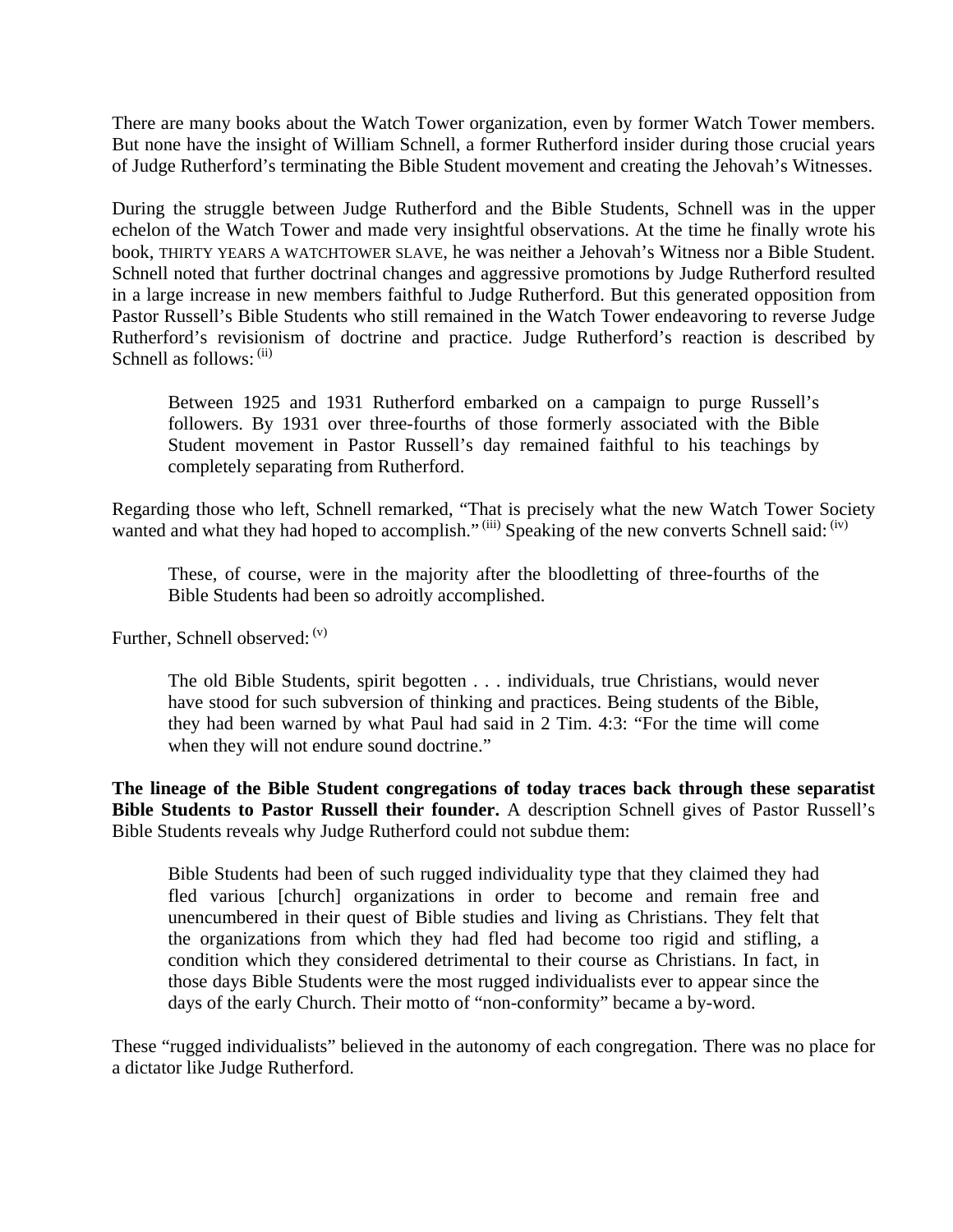### **Jehovah's Witnesses Founded in 1931**

Now that three quarters of the Bible Students of Pastor Russell's era were purged while the remainder of the Bible Students submitted to Judge Rutherford's doctrinal changes, a new movement could be founded. In 1931, fifteen years after Pastor Russell's death, Jehovah's Witnesses was founded. Its founder, Joseph Rutherford, presented a startling resolution entitled "A New Name," which was adopted at an International Convention on July 26, 1931, at Columbus, Ohio. The resolution first observed that neither "Russellites" nor "**Bible Students**" were any longer appropriate names (certainly not since over 75 percent of the Bible Students from Pastor Russell's era had already separated). Henceforth they would call themselves "Jehovah's Witnesses." (vi)

Note this well. Pastor Russell's Bible Students did not evolve into Jehovah's Witnesses. As "Wikipedia" also observes, because of Judge Rutherford's doctrinal changes, his movement "lost most of its original membership between 1916 and 1928." This means that when Judge Rutherford changed the name of his movement to Jehovah's Witnesses in 1931, **Pastor Russell's Bible Students were gone.** 

## **What Happened to These Bible Students?**

I was well informed, by those who were there, about what happened when Judge Rutherford discarded character development in 1926. This was the beginning of the end for Pastor Russell's Bible Students in the Watch Tower. 1928-1931 saw their large exodus from Judge Rutherford's Watch Tower, which marked the inception of the Bible Student movement of today. How? In August of 1928 over 80 Bible Students in the Pittsburg area left the Watch Tower. What should they do? Where should they go? October 31 was the anniversary of Pastor Russell's death. Great! They would have a three day anniversary convention and invite all the Bible Students they knew who had left the Watch Tower since 1918. What a success! It was beyond everyone's fondest dreams. And it became an annual event until 1942, when WW2 limited travel. New congregations were formed, and older congregations in existence since the 1918 exodus were enlarged. All congregations or ecclesias were autonomous based on the teachings of the Apostle Paul, as in the time of Pastor Russell.

The Bible Students who exited the Watch Tower after 1928 had a fervent enthusiasm for public witnessing. By 1932 they formed a new service organization solely to direct an aggressive public witnessing program. Now there were two Bible Student service organizations. Over time both changed and widened their scope of operation.

There was a further exodus between 1931 and 1935. It consisted of a few of Pastor Russell's Bible Students who had lingered after 1931 but finally left Judge Rutherford, as well as many who had come into the movement under Judge Rutherford but left, because they didn't believe they were Jehovah's Witnesses who replaced Israel in God's plan. Since then, there has been a continual trickle of ex-Jehovah's Witnesses into the Bible Students movement.

## **Back to Judge Rutherford and His New Movement**

Based on new doctrines, Judge Rutherford was giving a new name to a relatively new group, who were not Pastor Russell's Bible Students.

Joseph Rutherford, not Pastor Russell, founded Jehovah's Witnesses. Pastor Russell died in 1916. Jehovah's Witnesses was founded in 1931. Pastor Russell founded the Bible Students who still affirm his teachings. Judge Rutherford rejected Pastor Russell's teachings, purged those Bible Students loyal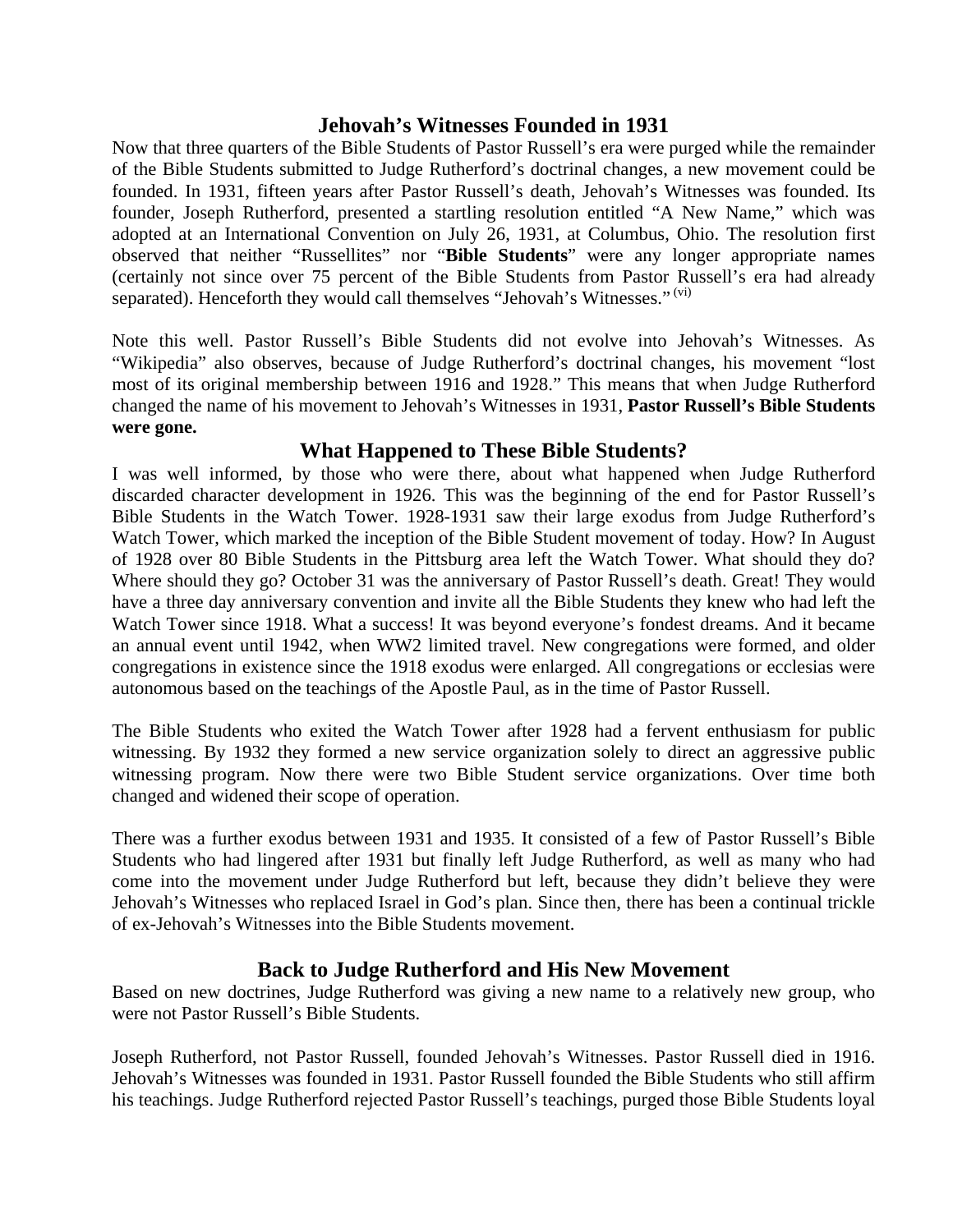to Pastor Russell's ideals from his movement, rejected the name Bible Students and named his new movement "Jehovah's Witnesses."

#### **The picture is clear. The historical data reveals beyond a doubt that Pastor Russell's Bible Students and Judge Rutherford's Jehovah's Witnesses are two separate movements.**

Yet there is one point that tends to be confusing and contradictory. Why do Jehovah's Witnesses sometimes refer to Pastor Russell as their founder? Certainly it is not because they agree with his basic teachings. In fact, they so vigorously disagree with his basic teachings that they have time and again categorized Pastor Russell's Bible Students as the "evil servant" class who will be annihilated eternally. *(Bible Students, on the other hand, have nothing but joyful expectation for the Witnesses' eternity.)*

What is the sin of Pastor Russell's Bible Students that makes them so evil? What is the abominable sin that they have committed that merits eternal destruction? The answer is simply that Bible Students still hold on to the biblical teachings of Pastor Russell! That means that they reject Jehovah's Witnesses' doctrines. To Jehovah's Witnesses, the basic teachings of Bible Students are gross error worthy of eternal judgment.

**The absurd contradiction emerges when Jehovah's Witnesses claim Pastor Russell as their founder. Where did the Bible Students get their so-called gross errors but from Pastor Russell? If Pastor Russell taught this gross error, why do Jehovah's Witnesses claim Pastor Russell as their founder?** 

#### **"Historic Depth"**

For one reason and one simple reason alone do the Jehovah's Witnesses claim Pastor Russell as their founder—"historic depth." As a Christian church, the Jehovah's Witnesses are neophytes. Since the Jehovah's Witnesses only began in 1931, they needed historic credibility. Imagine in the 1930s, '40s or '50s, saying, "Our Christian group only began in 1931." Claiming Pastor Russell as their founder projects them back into the 1800s as a Christian group. After all, a number of Christian churches, like the Disciples of Christ, had their beginnings in the 1800s. As evidence of their sensitivity to historic depth, Jehovah's Witnesses try to do a "one-upmanship" on all Christian churches by claiming that Able, Adam's son, was the first Jehovah's Witness. This is really reaching for historic depth!

#### **The historic facts are clear. Pastor Russell founded the Bible Students in the 1870s. Judge Rutherford founded the Jehovah's Witnesses in 1931. Pastor Russell's Bible Students and Judge Rutherford's Jehovah's Witnesses are two separate and distinct movements**.

Just to illustrate this point, the Lutherans and Roman Catholics have a common lineage simply because the Lutherans broke away from the Papacy. But they are two separate churches. The Lutherans believe Martin Luther's teachings and the Catholics believe the teachings of the popes. Just because the Lutherans' lineage goes back to the popes does not mean the popes are the founders of the Lutherans. The popes are the founders of the Roman Catholics who believe their doctrines.

Just as Baptists and Presbyterians believe in eternal torment, so Bible Students and Jehovah's Witnesses believe in eternal annihilation. But this similarity does not make them the same group! It is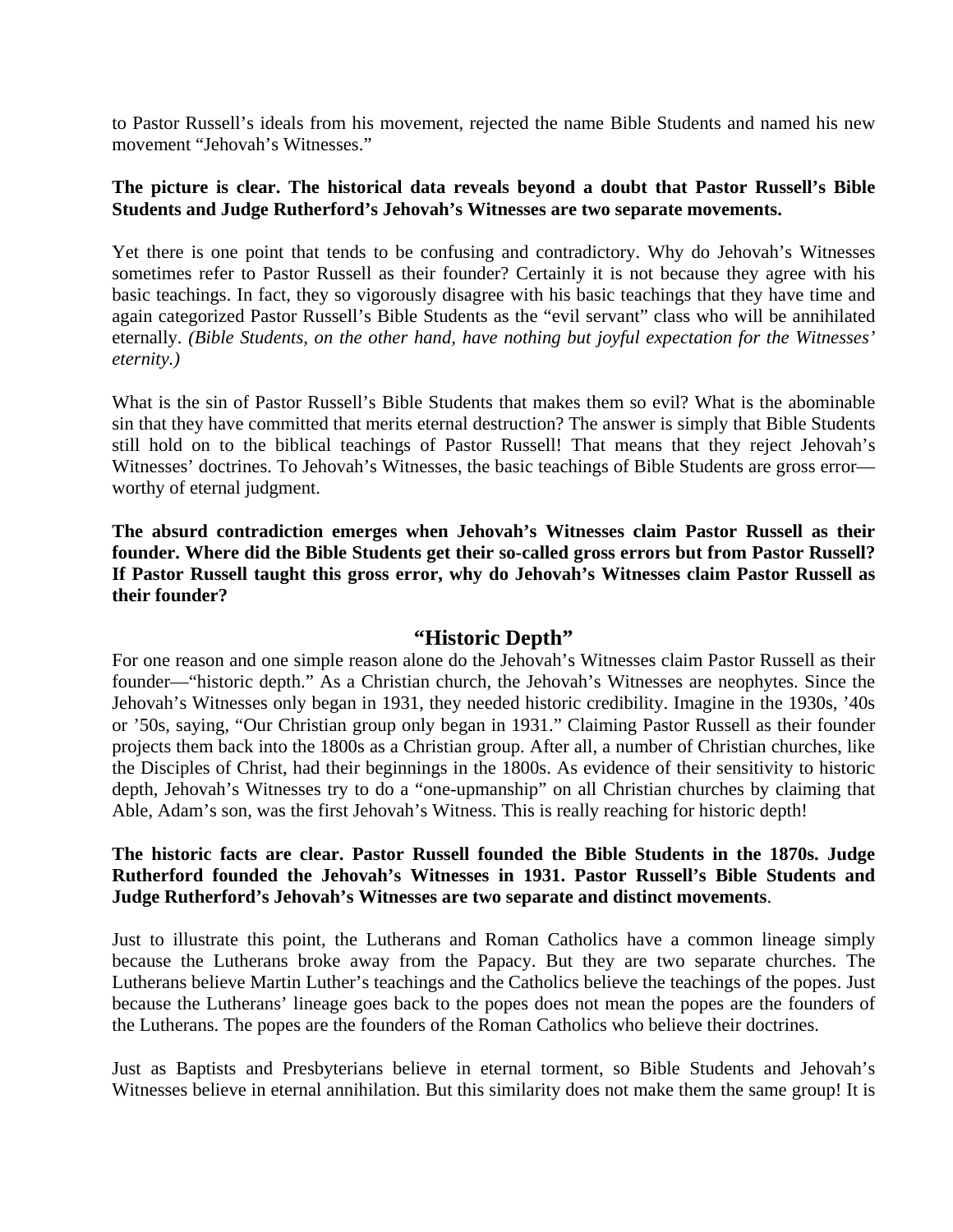well to observe that Bible Students feel most Jehovah's Witnesses are noble-minded people and are just as likely as other people to enjoy the blessings of God's eternity. *(We only wish they shared such kindly feelings towards us!)*

#### **Note this well: Judge Rutherford adopted the name Jehovah's Witnesses because the name "Bible Students" was no longer an appropriate name. But why the name change?**

Actually, "Jehovah's Witnesses" is a scriptural concept repeated three times in chapters 43 and 44 of Isaiah. The Prophet Isaiah is obviously speaking of the Jewish People, and the Bible Students have always understood it that way. Who else was once delivered from Egypt, at one time offered sacrifices, and were to be regathered from all over the world to their homeland? The Jewish People are the true "witnesses of Jehovah."

## **Replacement Theology and Anti-Semitism**

Judge Rutherford laid the groundwork for the rejection of one of Pastor Russell's basic teachings. The stage was now set for "replacement theology." When Judge Rutherford's second volume of "Vindication" was published, it proclaimed that "fleshly Israel," the Jews, was eternally rejected as the people of God and replaced by the New Israel—Judge Rutherford's Jehovah's Witnesses! Judge Rutherford thereby embraced replacement theology—that traditional error of both Roman and Orthodox Catholics, as well as the historic Protestant denominations. Replacement theology applies all the Hebrew Scriptures that speak of future blessings to "Israel" as promises applicable to Christians only. Now Judge Rutherford applied these scriptures exclusively to Christians who were Jehovah's Witnesses. However, it is interesting to note that all scriptures pertaining to the punishment of "Israel" are retained by replacement theology as applicable to the Jewish People.

Just as replacement theology justified, if not inspired, anti-Semitism for over 1900 years of Christian history, the inevitable naturally followed. Judge Rutherford sent an anti-Semitic letter to Hitler. How did this happen? The following is a quote from the 1934 YEAR BOOK OF JEHOVAH'S WITNESSES: (vii)

 In June, the president [Joseph Rutherford] of the Society visited Germany to take some action to get the Society's property restored to our [Jehovah's Witnesses'] possession and to carry on the work further. Knowing that the enemy has misrepresented the facts to the [Nazi] government, a Declaration of Facts was prepared, and on the 25th day of June, 1933, more than 7,000 of Jehovah's Witnesses assembled at Berlin and unanimously adopted the resolution, millions of which were printed and distributed throughout Germany. That resolution [in part] is as follows, to wit:

It is falsely charged by our enemies that we have received financial support for our work from the Jews. Nothing is farther from the truth. Up to this moment there never has been the slightest bit of money contributed to our work by Jews. The greatest and most oppressive empire on earth is the Anglo-American empire. By this is meant the British Empire, of which the United States of America forms a part. **It has been the commercial Jews of British-American Empire that have built up and carried Big Business as a means of exploiting and oppressing the peoples of many nations. This fact particularly applies to the cities of London and New York, the stronghold of Big Business. This fact is so manifest in America that there is a proverb concerning the city of New York which says: "the Jews own it, the Irish Catholics rule it, and the**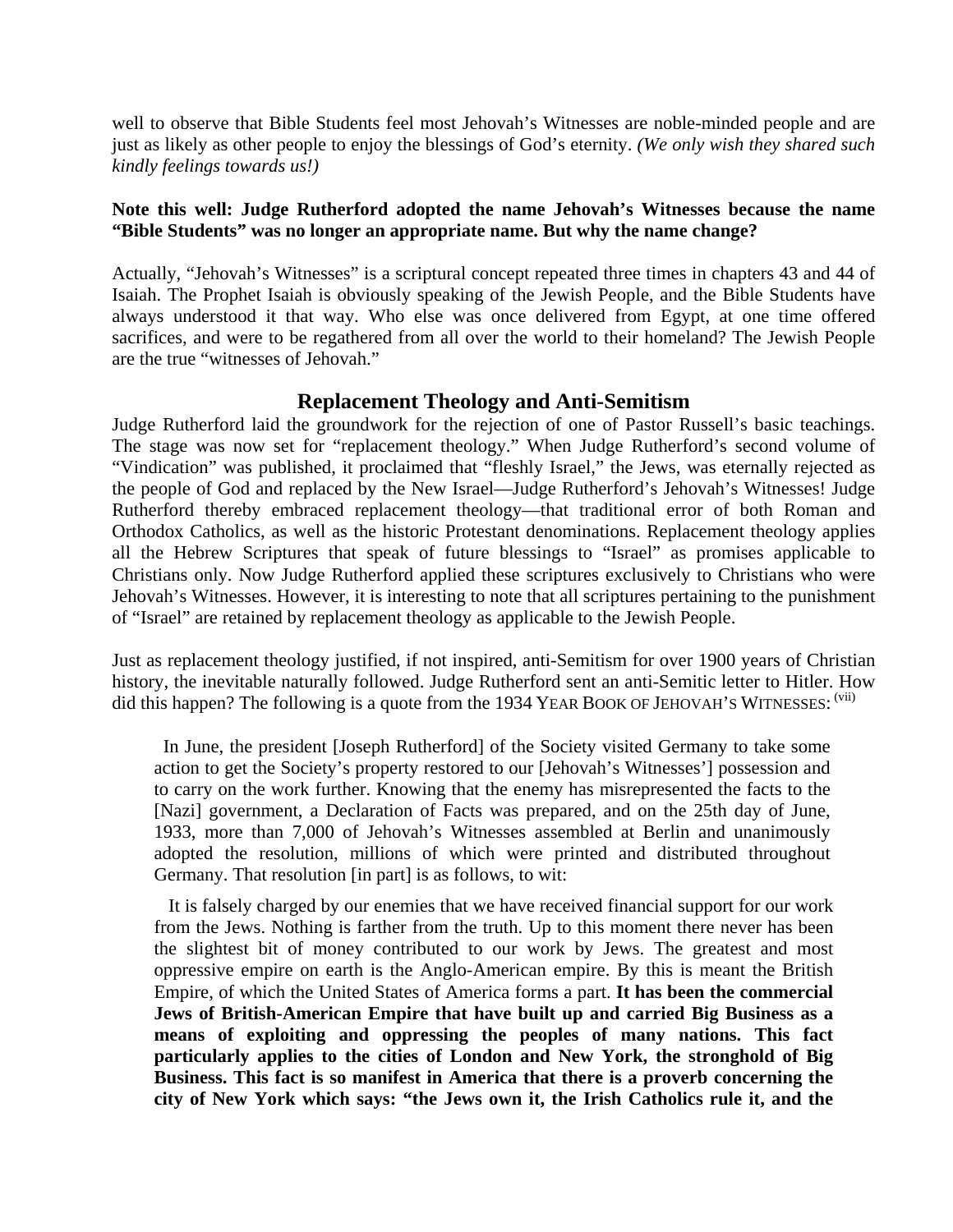**Americans pay the bills."** [Emphasis ours.] We have no fight with any of these persons mentioned but, as witnesses for Jehovah and in obedience to his commandment set forth in the Scriptures, we are compelled to call attention to the truth concerning the same in order that the people may be enlightened concerning God and his purpose…. [**This is plain anti-Semitism.**]

## **Judge Rutherford and Jehovah's Witnesses in Germany Attempt to Curry Hitler's Favor**

"This Declaration was mailed to every high officer of the government [Nazi Germany] from the president down to the members of the counsel" explains the book, JEHOVAH'S WITNESSES IN THE DIVINE PURPOSE, published by Jehovah's Witnesses in 1957. <sup>(viii)</sup> This mailing to every "high officer," of course, included Hitler who was chancellor appointed by the president. In addition to defaming the League of Nations, the Declaration also concurred with the Nazi government when it said:  $(x)$ 

The present government of Germany has declared against Big Business oppressors [of America and Britain] and in opposition to the wrongful religious influence in the political affairs of the nation. **Such is exactly our position** [emphasis ours] ….

Incredible! Judge Rutherford said he completely agreed with Hitler's principles! But then Judge Rutherford made a fatal mistake by saving:  $(\bar{x})$ 

Instead of being against the principles advocated by the government of Germany, **we stand squarely for such principles, and point out that Jehovah God through Christ Jesus will bring about the full realization of these principles** [emphasis ours].

**It's incredible.** Judge Rutherford actually said he believed in Hitler's principles. But Judge Rutherford's fatal blunder was stating that only God could accomplish "the full realization of these [Hitler's political and economic] principles," which implied Hitler **could not**! This was a blow to Hitler's arrogance causing him to come down harder than ever on the Jehovah's Witnesses. To Hitler the merits of Judge Rutherford's anti-Semitism paled in significance compared to Hitler's dream of his Third Reich ruling **successfully** over all of Europe.

Judge Rutherford's attempt to ingratiate himself with Hitler backed-fire. Evidently, Judge Rutherford's expression of anti-Semitism expressed his true feelings. In 1934, Judge Rutherford wrote on page 5 in the booklet "Favored People": "The current men called Jews are tradesmen among whom are some of the richest men and most miserly that the world knew. Certain generals of the Great merchants are named Jews. Many are arrogant, proud and very selfish."

In 1937 Judge Rutherford wrote in "Enemies" (p. 281): "There are extremely egotistical men called 'Jews' that have interest only for the lure of gain."

## **Judge Rutherford Failed to Appease Hitler**

On October 7, 1934, all congregations of Jehovah's Witnesses in Germany assembled to hear a letter read that was being sent to the officials of Hitler's government. It said: "There is a direct conflict between your law and God's law . . . Therefore this is to advise you that at any cost we will obey God's commandments, will meet together for the study of His Word, and will worship and serve Him as He has commanded."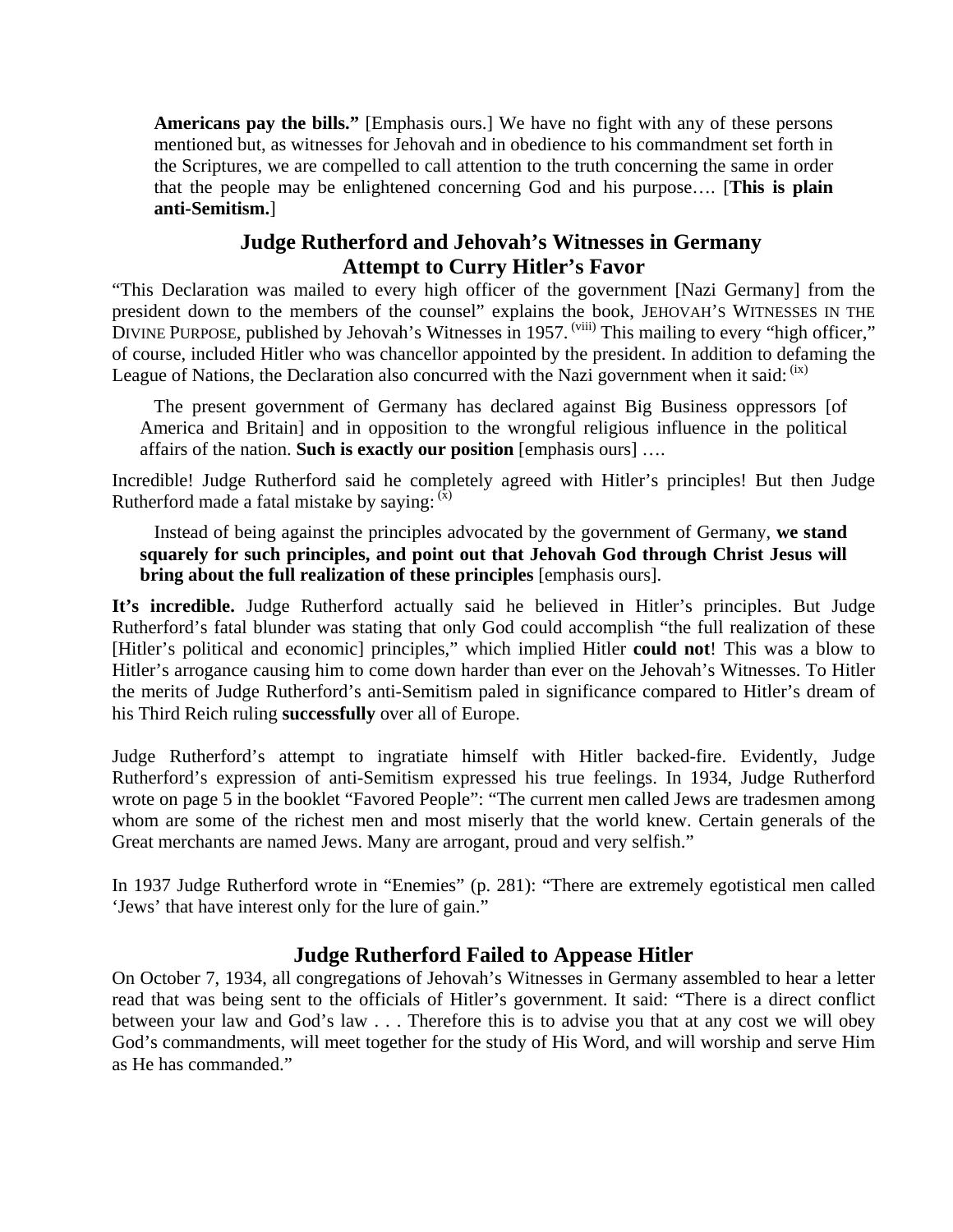On the same day, Jehovah's Witnesses in 49 other countries met in special assemblies and sent the following telegram to Hitler: "Your ill-treatment of Jehovah's Witnesses shocks all good people of earth and dishonors God's name. Refrain from further persecuting Jehovah's Witnesses; otherwise God will destroy you and your national party." —*Awake!* 8/22/95

Judge Rutherford aroused the hostility of Jehovah's Witnesses the world over against Hitler. The national assemblies of Jehovah's Witnesses in fifty nations around the world sent telegrams to Hitler threatening that God would destroy him unless Hitler relented. Angered all the more, Hitler ordered all Jehovah's Witnesses rounded up and thrown into concentration camps.

What an unfortunate duel. How arrogant for Judge Rutherford to think that he could command the wrath of God on anyone. Also, how utterly brutal and ruthless was the mind of Hitler to trample down anyone according to his own whims.

A final word about this bizarre affair. Notice Jehovah's Witnesses from fifty countries backed Judge Rutherford in his threat to have God destroy Hitler when Hitler didn't respond favorably. This means a major portion of Jehovah's Witnesses around the world backed Judge Rutherford. Pastor Russell's Bible Students would never call for anyone's destruction by God. These were not Pastor Russell's Bible Students, but Judge Rutherford's Jehovah's Witnesses.

The 1934 YEARBOOK OF JEHOVAH'S WITNESSES presents the facts of what happened in 1933 and 1934 between Judge Rutherford and Hitler. As the years passed, the 1934 YEARBOOK's accurate account appeared very incriminating of Judge Rutherford. Therefore, the 1974 YEARBOOK OF JEHOVAH'S WITNESSES has an article that attempted to cover up and place much of the blame for the Declaration on the head of the German branch of the Watch Tower. But you can't change the record. The 1934 YEARBOOK OF JEHOVAH'S WITNESSES accurately states that the incriminating Declaration was authored by the Watch Tower President Judge Rutherford.

#### **How Scandalous!**

Many others, including Pastor Russell's Bible Students, also suffered in Hitler's concentration camps. But note the dichotomy between the lifestyles of Jehovah's Witnesses, who were especially singled out for arrest because of Judge Rutherford's bizarre dual with Hitler in 1933/1934, and of Judge Rutherford himself. Sadly, while his Jehovah's Witness followers were suffering in concentration camps, Judge Rutherford was living in luxury and opulence. He had a palatial mansion, Beth Sarim, in San Diego on a 100 acre estate, built purportedly for the Ancient Worthies to use in the Kingdom, where he lived during the summer until his death. He also had luxurious getaways in the US and overseas. And, of course, he needed two sixteen-cylinder Cadillacs to sport around in.

How scandalous! Because of obeying the decrees of Judge Rutherford, Jehovah's Witnesses were literally wasting away in concentration camps while their esteemed leader luxuriated in opulence.

Schnell, who left Judge Rutherford's Watch Tower, was an Evangelical Christian at the time he wrote his book. As such, he deeply disagreed with some of the basic doctrines of Pastor Russell and his Bible Students. Yet Schnell's writing reflected a profound admiration for their Christian spirit.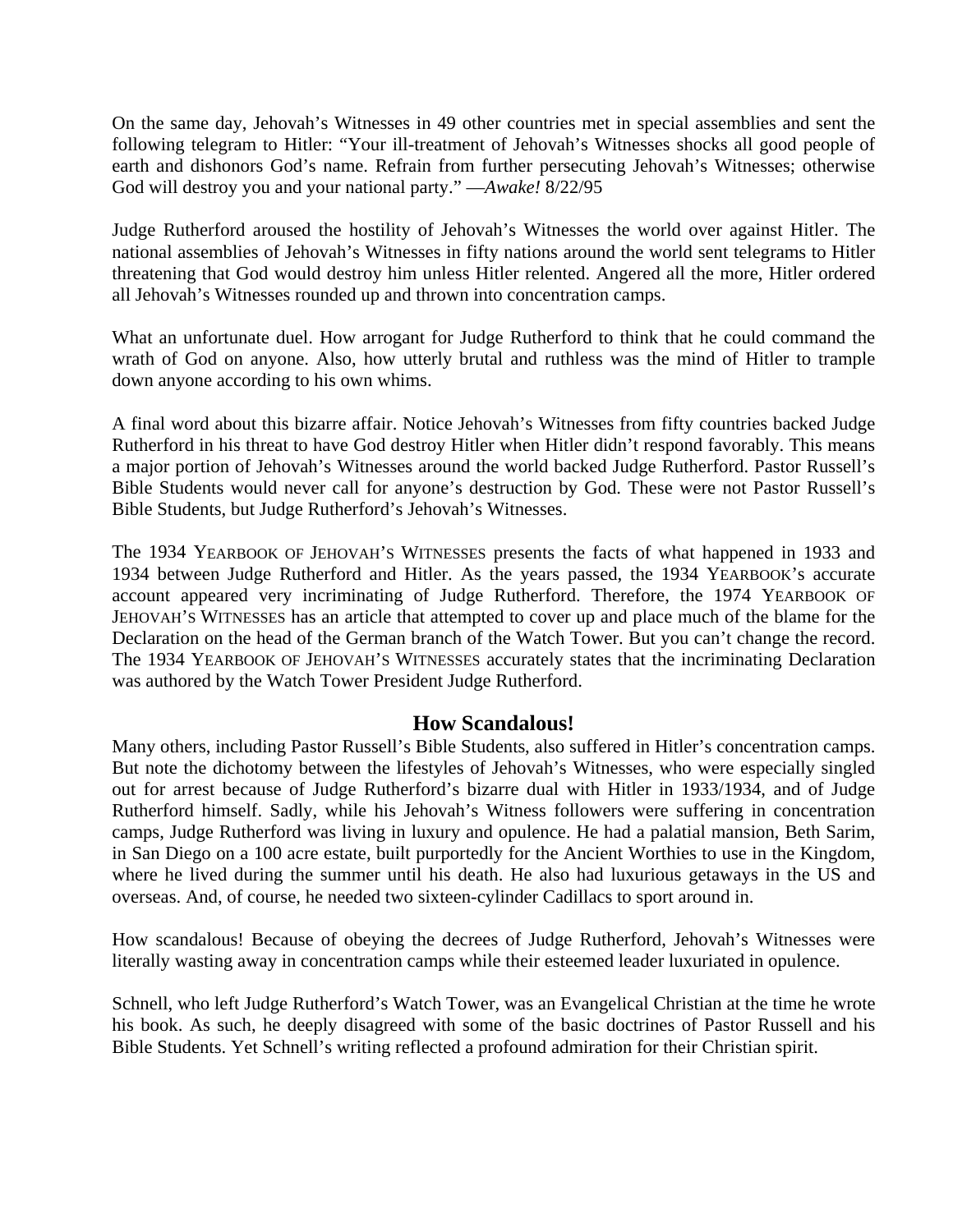This loose-knit Bible Student movement of "rugged individualists," as Schnell called them, is today prospering worldwide. Yes, Bible Students are a small movement of "rugged individualists" banded together in congregations that zealously guard their congregational autonomy. But if you have a small band of individualists, each of his own volition, fully consecrated to a vision of Truth, then you have activists. Thus, Bible Students, as they did in Pastor Russell's day, impact the world to a degree that far exceeds their size.

## **Jehovah's Witnesses Do Not Believe The Historic Bible Student Teachings**

Pastor Russell's beliefs were contained in the six volumes of *Studies in the Scriptures,* which were considered the accepted teachings of the Bible Students until Pastor Russell's death. When Judge Rutherford gained control of the Watch Tower, within ten years Pastor Russell's six volumes of *Studies in the Scriptures* were set aside. They were replaced by a series of new books written by Judge Rutherford that changed many of Pastor Russell's basic teachings. True, the six volumes of *Studies in the Scriptures* are in Jehovah's Witnesses' libraries, but they are **not** to be read. Why? Jehovah's Witnesses had replaced many of Pastor Russell's teachings with the new teachings of their founder Judge Rutherford. They are in Jehovah's Witnesses' libraries to feign historic depth, as observed earlier.

The following doctrines are an example of how the Bible Students still retain the fundamental teachings of Pastor Russell in contrast with Jehovah's Witnesses who do not.

#### **Salvation for All**

The main teaching of Pastor Russell was that Jesus died a ransom for *all*, therefore *all* humankind would have a full, fair opportunity for salvation. All would be enlightened with a knowledge of God's truth before they are placed on trial and judged for their eternal destiny. For the majority of mankind this would be when they are raised from the dead at the time of the general resurrection. Their final judgment would be based on their conduct while enlightened and not on their conduct in this life while in ignorance. This teaching separated Bible Students from all other religious groups. Now it separates them from Jehovah's Witnesses as well. For decades Jehovah's Witnesses taught that Jesus was **not** a *ransom for all* but is a *ransom for all kinds of men—*not including every man.

## **Purpose of Evangelism**

Pastor Russell taught that now is *a* day of salvation for Christians and that another day**,** *the* day of salvation, awaits mankind in general. This view broke with the concept of salvation current in his day. At that time nearly all evangelicals taught a literal hell of torment for everyone who did not accept Jesus in this life. They felt hell-fire threats were necessary to restrain evil and, if need be, to bring salvation by fear. Many churches have since broadened their concept of salvation beyond this life.

But Jehovah's Witnesses for decades believed their witnessing was fulfilling the *parable of the sheep and the goats.* Those who rejected their message could be of the goat class and suffer eternal destruction. Every Jehovah's Witness became a missionary of life or death.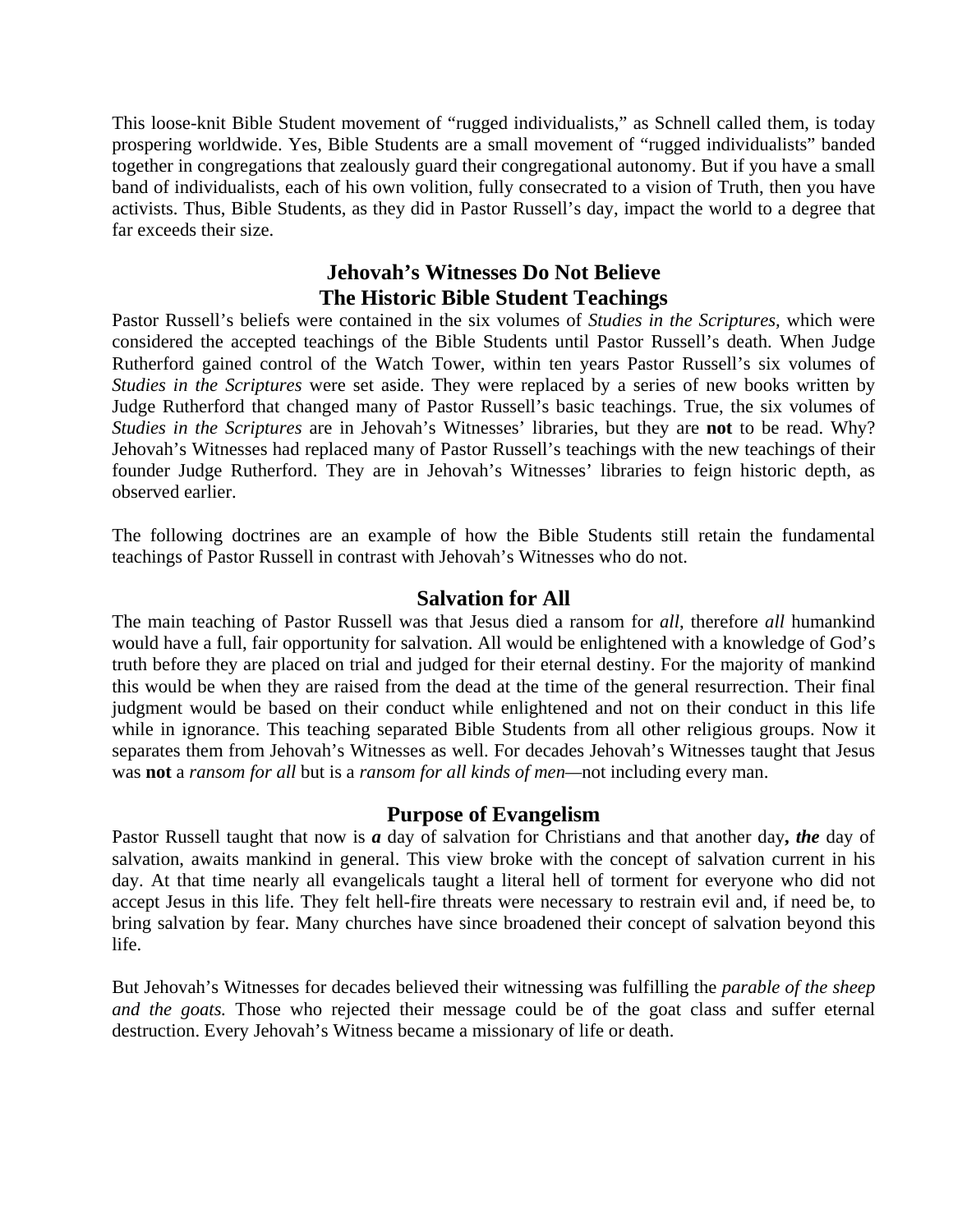#### **Who Are the Real Jehovah's Witnesses?**

After applying the scripture "Ye are my witnesses saith Jehovah" (Isa. 43:12) to themselves, Jehovah's Witnesses declared that the Jewish people have no special role in the Divine Plan since the death of Jesus. That, in fact, they were replaced by the new Jehovah's Witnesses. Pastor Russell taught that the Jewish people and nation have a leading role in the Divine Plan for men. While they were yet a scattered and dispersed people, he said, upon the basis of God's promises, they would be regathered to their homeland and established as an independent nation. Time has proven this to be so. Although denied by Jehovah's Witnesses, Bible Students today teach that the new State of Israel, as Pastor Russell predicted, emerged in Divine providence and is the harbinger of the incoming Kingdom of God on earth.

#### **The Credentials of Pastor Russell's Bible Students**

If you don't believe in the ransom for all (1 Tim. 2:6), which was the main doctrine that separated Pastor Russell from all of the churches, you cannot be one of Pastor Russell's Bible Students. If you belong to an organization that has dictatorial rule over each congregation, then you cannot be one of Pastor Russell's Bible Students who cherishes the autonomy of every congregation of Bible Students. If you believe Jehovah's Witnesses have replaced the nation of Israel in God's plan, then you are not one of Pastor Russell's Bible Students who is proclaiming worldwide that God is regathering natural Israel to its ancient homeland.

Because of the notoriety surrounding Judge Rutherford's life, Jehovah's Witnesses are minimizing their historic identity with Judge Rutherford and emphasizing that their founder was Pastor Russell. Actually **they are a hybrid strain** that does not qualify to be Pastor Russell's Bible Students. Why? They lack the above doctrinal credentials of Pastor Russell's Bible Students, while still retaining the doctrinal credentials of Judge Rutherford's Jehovah's Witnesses. Today's Watch Tower followers are, plainly and simply, Judge Rutherford's Jehovah's Witnesses. They believe his doctrines. Judge Rutherford's main doctrine was Jehovah's Witnesses have replaced the Jewish Nation as the "Witnesses of Jehovah." They still make this claim.

From these facts it can be seen that Pastor Charles T. Russell was not in structure or in doctrine the founder of Jehovah's Witnesses. He was the founder of the Bible Students who are very much on the scene today. As at the first, Bible Students remain without a central head or authority. Each congregation treasures its democratic congregational rule. Though each congregation remains independent, they are for the most part associated in inter-congregational activities and conventions. Also, several Bible Student service organizations help to promote national and international ministries. Even some congregations have become very active nationally and worldwide in Internet advertising and witnessing, publishing booklets and translating and printing the six volumes of *Studies in the Scriptures* in different languages around the world.

Pastor Russell's Bible Students have evangelical Christians running scared. Listen to one of their blogs by Robert C. Hill, ThB:

"They are growing. Their presses are churning. They are buying cable TV air time and the World Wide Web is the newest arena for the dissemination of their doctrinal error. Among other things, they promulgate Jesus' second advent as having occurred in the fall of 1874… J.W.'s? No. The Bible Students are composed of independent splinter groups directly in line